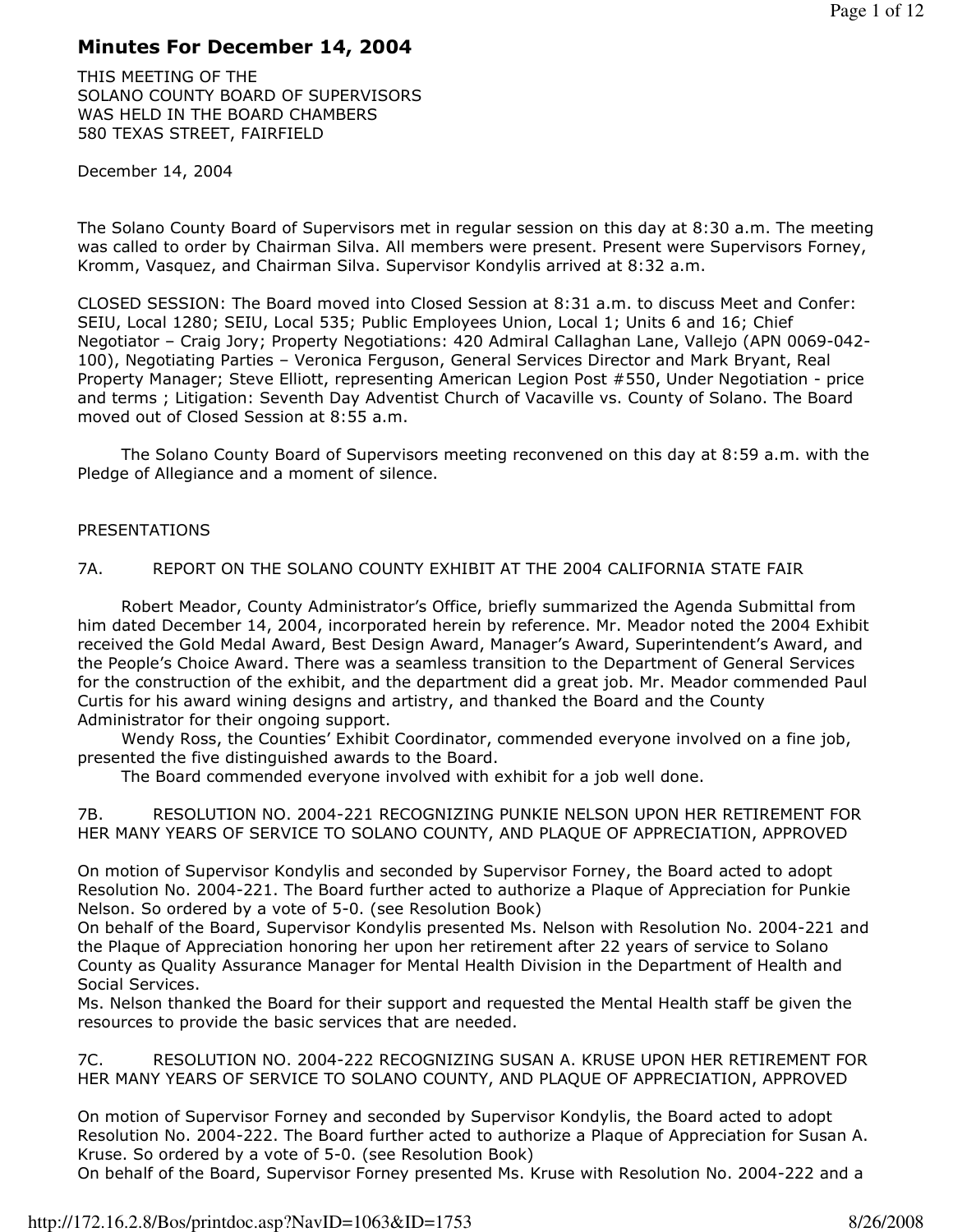Plaque of Appreciation honoring her upon her retirement after 29.5 years of service to Solano County as a Staff Analyst in the Department of Health and Social Services.

#### ITEMS FROM THE FLOOR

#### APPEARANCE BY DONALD TIPTON RE VARIOUS ISSUES

Donald Tipton, Vallejo, voiced his concerns regarding faulty drainage and road work being done, and with "as built plans". Mr. Tipton noted public complaints at polling places, with not receiving a privacy sleeve for the ballot, with the number of precincts being consolidated that created confusion, and suggested adding a choice of "None of the Above" on the ballot.

#### APPEARANCE BY ROBBIE WILSON RE MID-MANAGERS

 Robbie Wilson, President Unit 16, Local 1, outlined the many departments and aspects that the mid-managers cover throughout County Government, discussed the withdrawal of mid-managers from Civil Service, and requested the Board look at the classification, compaction, and Y rating issues.

#### REPORT BY SUPERVISOR KROMM RE FEDERAL CUTS FOR HEALTH CARE

 Supervisor Kromm noted the major cutbacks for hospitals and health care of approximately \$2 billion from Federal cuts and voiced concern the effects the cuts will have on the County Health and Social Services programs.

#### ADDITION TO THE AGENDA

 On motion of Supervisor Kromm and seconded by Supervisor Vasquez, the Board acted to add consideration of two appointments to the Silveyville Cemetery District to the agenda. So ordered by a vote of 5-0.

#### PUBLIC COMMENT ON CONSENT CALENDAR

15. Adopt resolution amending Allocation List to add 1.0 FTE Deputy County Counsel; approve appropriation request from Health and Social Services in amount of \$60,000

20. Approve Amendment 3 with ARAMARK Correctional Services increasing price per meal at Juvenile Detention and New Foundations facilities from \$1.50 to \$2.10

#### 25. East Vallejo Fire Protection District:

Delegate the County Administrator to respond to the 2003/2004 Solano County Grand Jury Report; ratify the District's response to the Solano County 2003/2004 Grand Jury Final Report on the East Vallejo Fire Protection District; approve transmittal of the minutes of this action to the Grand Jury

#### 26. Solano County Housing Authority Adopt Solano County Housing Authority 2004 Administrative Plan for the Section 8 Program

 Donald Tipton, Vallejo, voiced concerns Re #26 the reduction in HUD funding, and no full report with the item. Re #25 with conducting the East Vallejo Fire Protection District business on the Board of Supervisors Consent Calendar, and feels the matter should be addressed separately under the Commissioners authority. Re #23 posed questions on who and the number of people that got longterm jobs through this project, and with spending a lot of funds with few clients. Re #20 with the 40% increase in and changing of the meals, and who will pay the cost for these wards. Re #15 with adding staff outside of the budget cycle, and questioned if the Health and Social Services department would have enough funds to pay for the services of this attorney for their department. Re #14B questioned what services we are receiving from Mr. Yoder, and feels an evaluation needs to be done to see if the services are worth the cost.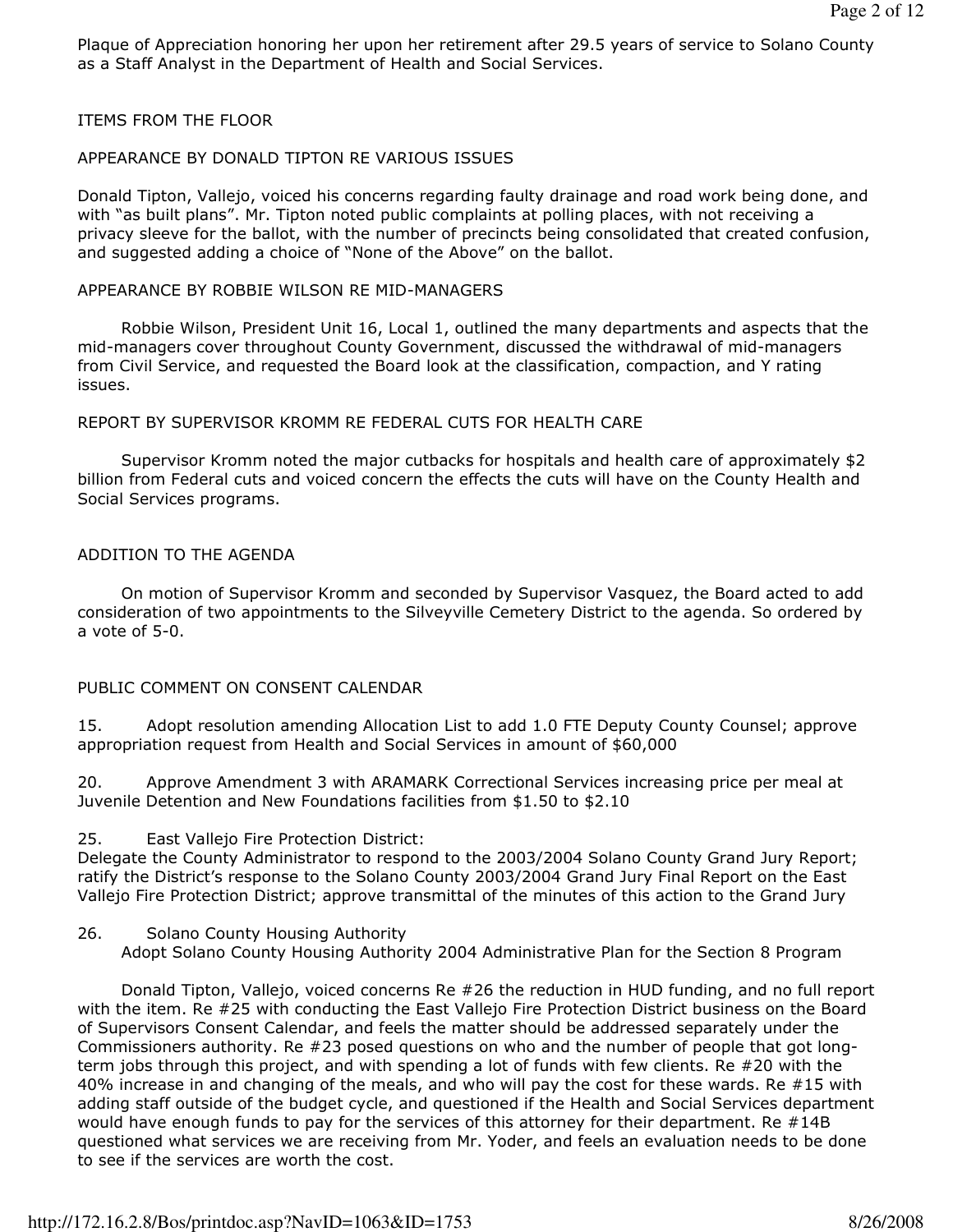# 22G. Adopt resolution declaring December 13-17, 2004 as Flood Stormwater Awareness Week

 Tacy Curry, Solano Resource Conservation District, discussed the need for education regarding the effects of stormwater, flooding, and water quality. Ms. Curry noted some websites with facts, and public outreach handouts for residents regarding floods.

# APPROVAL OF AGENDA

On motion of Supervisor Kromm and seconded by Supervisor Forney, the Board acted to approve the submitted Agenda, incorporated herein by reference, with the following modifications:

21. Approve increase to the limit of Solano County Purchasing Credit Card issued to Office of Emergency Services Manager from \$5,000 to \$15,000 per single transaction and \$50,000 monthly for purchases related to Homeland Security Grants, removed from the Consent Calendar.

22F. Approve appropriations increase for Other Professional Services revenue of \$280,000 to offset increase in Department's FY2004/05 budget for Environmental Impact Report for Rockville Estates project (Green Valley area), removed from the Consent Calendar.

24. Consider approval of 2005 Solano County Fair Association budget totaling \$4,963,687, removed from the Consent Calendar.

33. Reappointments of Jacqueline Andersen and Margarite Kittyle to Silveyville Cemetery District (District 5), added to the agenda.

So ordered by a vote of 5-0.

# CONSENT CALENDAR

On motion of Supervisor Kromm and seconded by Supervisor Vasquez, the Board acted to approve the following Consent Calendar items by a vote of 5-0.

13. MINUTES OF THE BOARD OF SUPERVISORS MEETING OF OCTOBER 26, 2004 AND NOVEMBER 2, 2004, as outlined in the Agenda Submittal from the Clerk of the Board dated December 14, 2004, incorporated herein by reference, approved.

14A. RESOLUTION 2004-223 AMENDING ALLOCATION LIST (FOUTS SPRINGS YOUTH FACILITY), adopted. (see Resolution Book)

14B. THREE YEAR CONTRACT AMENDMENT WITH SHAW/YODER, INC. RE LEGISLATIVE ADVOCACY SERVICES, as outlined in the Agenda Submittal from the County Administrator's Office dated December 14, 2004, incorporated herein by reference, approved and County Administrator authorized to sign said contract on behalf of Solano County.

15. RESOLUTION NO. 2004-224 AMENDING ALLOCATION LIST (COUNTY COUNSEL), adopted. (see Resolution Book)

16. AMENDMENT TO AGREEMENT WITH UNIVERSITY OF CALIFORNIA, DAVIS RE PROFESSIONAL VETERINARY MEDICAL SERVICES AT THE SOLANO COUNTY ANIMAL CARE SHELTER, as outlined in the Agenda Submittal from General Services dated December 14, 2004, incorporated herein by reference, approved and County Administrator authorized to sign said contract on behalf of Solano County.

17. RESOLUTION NO. 2004-225 AMENDING ALPHABETICAL LISTING OF CLASSES AND SALARIES (RESOURCES MANAGEMENT-COUNTY SURVEYOR), adopted. (see Resolution Book)

RESOLUTION NO. 2004-226 AMENDING ALLOCATION LIST (RESOURCES MANAGEMENT), adopted. (see Resolution Book)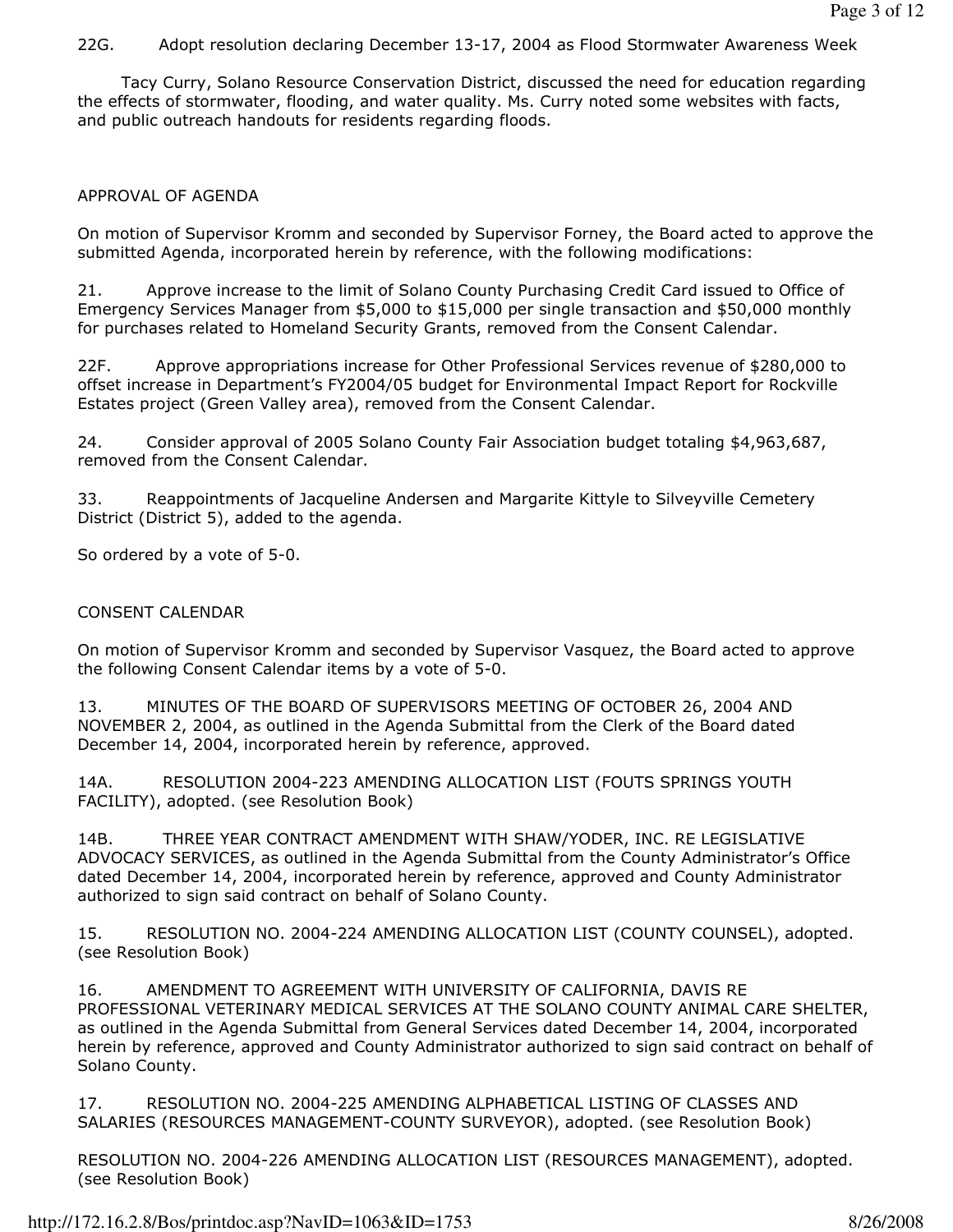APPOINTMENT OF PASCUAL A. NEGRONI AS COUNTY SURVEYOR, as outlined in the Agenda Submittal from Human Resources dated December 14, 2004, incorporated herein by reference, ratified.

18A. PAYMENT IN THE AMOUNT OF \$85,000 TO VALLEJO CITY UNIFIED SCHOOL DISTRICT RE CORNERSTONE DAY TREATMENT PROGRAM, as outlined in the Agenda Submittal from Health and Social Services dated December 14, 2004, incorporated herein by reference, approved.

CONTRACT WITH CAMINAR, INC. RE SUPPORTED AND ASSISTED INDEPENDENT LIVING PROGRAM, as outlined in the Agenda Submittal from Health and Social Services dated December 14, 2004, incorporated herein by reference, approved and Chairman authorized to sign said contract on behalf of Solano County.

18B. CONTRACT AMENDMENTS WITH CHILDREN'S NETWORK, CITY OF VACAVILLE, CITY OF VALLEJO, FAIRFIELD-SUISUN UNIFIED SCHOOL DISTRICT, CITY OF BENICIA, AND CALIFORNIA DEPARTMENT OF EDUCATION, as outlined in the Agenda Submittal from Health and Social Services dated December 14, 2004, incorporated herein by reference, approved and Chairman authorized to sign said contract on behalf of Solano County.

APPROPRIATION TRANSFER REQUESTS OF UNANTICIPATED REVENUE TOTALING \$151,152, as outlined in the Agenda Submittal from Health and Social Services dated December 14, 2004, incorporated herein by reference, approved.

18C. RESOLUTION NO. 2004-227 AMENDING THE ALLOCATION LIST (HEALTH AND SOCIAL SERVICES), adopted. (see Resolution Book)

APPROPRIATION TRANSFER REQUEST OF \$280,000 IN UNANTICIPATED REVENUE, as outlined in the Agenda Submittal from Health and Social Services dated December 14, 2004, incorporated herein by reference, approved.

19. RESOLUTION NO. 2004-228 AMENDING THE ALLOCATION LIST (CHILD SUPPORT SERVICES), adopted. (see Resolution Book)

20. AMENDMENT 3 WITH ARAMARK CORRECTIONAL SERVICES FOR JUVENILE DETENTION AND NEW FOUNDATIONS FACILITIES, as outlined in the Agenda Submittal from Probation dated December 14, 2004, incorporated herein by reference, approved and Chairman authorized to sign said contract on behalf of Solano County.

22A. RESOLUTION NO. 2004-229 AUTHORIZING THE PURCHASE OF PROPERTY FROM NELLIE LUM, FOR THE ROCKVILLE ROAD/ABERNATHY ROAD ROUNDABOUT, adopted. (see Resolution Book)

22B. AUTHORIZATION TO SOLICIT PROPOSALS FOR DESIGN AND ENVIRONMENTAL SERVICES RE REPLACEMENT OF WINTERS ROAD BRIDGE AT PUTAH CREEK, as outlined in the Agenda Submittal from Resources Management dated December 14, 2004, incorporated herein by reference, approved and Director of Resources Management authorized to execute contract with best qualified consultant.

22C. CLERK OF THE BOARD AUTHORIZED TO SIGN PARCEL MAP FOR MINOR SUBDIVISION MS-03-05 (MORTENSEN), as outlined in the Agenda Submittal from Resources Management dated December 14, 2004, incorporated herein by reference, approved.

RESOLUTION NO. 2004-230 ACCEPTING LAND FOR ROAD PURPOSES ON PEACEFUL GLEN ROAD FROM JAMES AND BETTY MORTENSEN (MS-03-05), adopted. (see Resolution Book)

AGREEMENT IN REFERENCE TO IMPROVEMENTS FOR MINOR SUBDIVISION MS-03-05 (MORTENSEN), as outlined in the Agenda Submittal from Resources Management dated December 14, 2004, incorporated herein by reference, approved and Chairman authorized to sign said contract on behalf of Solano County.

22D. CLERK OF THE BOARD AUTHORIZED TO SIGN PARCEL MAP FOR MINOR SUBDIVISION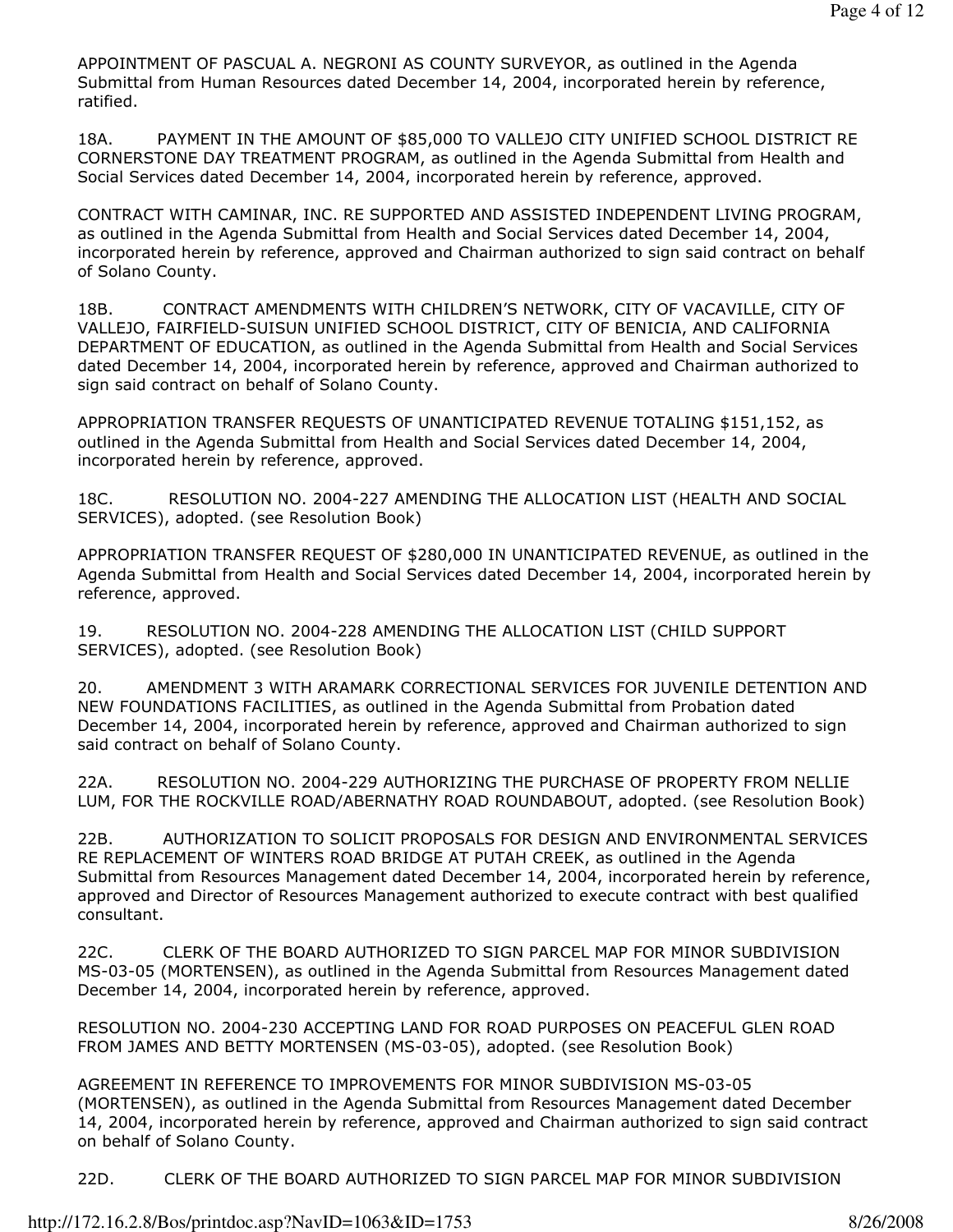MS-02-06 (GIANNO), as outlined in the Agenda Submittal from Resources Management dated December 14, 2004, incorporated herein by reference, approved.

RESOLUTION NO. 2004-231 ACCEPTING LAND FOR ROAD PURPOSES ON TIMM ROAD, UDELL ROAD AND CLEMENT ROAD FROM LEONARD GIANNO ET AL (MS-02-06), adopted. (see Resolution Book)

AGREEMENT IN REFERENCE TO IMPROVEMENTS FOR MINOR SUBDIVISION MS-02-06, as outlined in the Agenda Submittal from Resources Management dated December 14, 2004, incorporated herein by reference, approved and Chairman authorized to sign said contract on behalf of Solano County.

22E. CLERK OF THE BOARD AUTHORIZED TO SIGN PARCEL MAP FOR MINOR SUBDIVISION (MS-03-02 (FUCHSLIN), as outlined in the Agenda Submittal from Resources Management dated December 14, 2004, incorporated herein by reference, approved.

RESOLUTION NO. 2004-232 ACCEPTING LAND FOR ROAD PURPOSES ON CANTELOW ROAD FROM LORRAINE F. FUCHSLIN (MS-03-02), adopted. (see Resolution Book)

22G. RESOLUTION 2004-233 DECLARING DECEMBER 13-17, 2004 AS FLOOD STORMWATER AWARENESS WEEK, adopted. (see Resolution Book)

22H. RESOLUTION NO. 2004-234 OF INTENT TO VACATE TOLAND LANE AND STEWART LANE, adopted. (see Resolution Book)

23. PROFESSIONAL SERVICE AND DIRECT CLIENT SERVICES CONTRACTS WITH A) INTER@CTIVATE, INC. B) INTERACTIVE SYSTEMS C) SOLANO FAMILY AND CHILDREN'S SERVICES D) AK BEAN FOUNDATION E) PLANNED PARENTHOOD SHASTA-DIABLO, as outlined in the Agenda Submittal from Workforce Investment Board dated December 14, 2004, incorporated herein by reference, ratified.

SPECIAL DISTRICTS GOVERNED BY THE BOARD OF SUPERVISORS:

 Solano County Board of Supervisor's met in its ex-officio capacity as the East Vallejo Fire Protection District, the Solano County Housing Authority, and the Rural North Vacaville Water District.

East Vallejo Fire Protection District:

25. COUNTY ADMINISTRATOR TO RESPOND TO THE 2003/2004 SOLANO COUNTY GRAND JURY REPORT, as outlined in the Agenda Submittal from the County Administrator's Office dated December 14, 2004, incorporated herein by reference, approved.

DISTRICT'S RESPONSE TO THE SOLANO COUNTY 2003/2004 GRAND JURY FINAL REPORT ON THE EAST VALLEJO FIRE PROTECTION DISTRICT, AND TRANSMITTAL OF THE MINUTES OF THIS ACTION TO THE GRAND JURY, as outlined in the Agenda Submittal from the County Administrator's Office dated December 14, 2004, incorporated herein by reference, approved.

Solano County Housing Authority

26. Minutes regarding this matter are contained in the Solano County Housing Authority Minutes Book maintained by Resources Management.

Rural North Vacaville Water District

RURAL NORTH VACAVILLE WATER DISTRICT

27. Minutes regarding this matter are contained in the Rural North Vacaville Water District Minutes Book.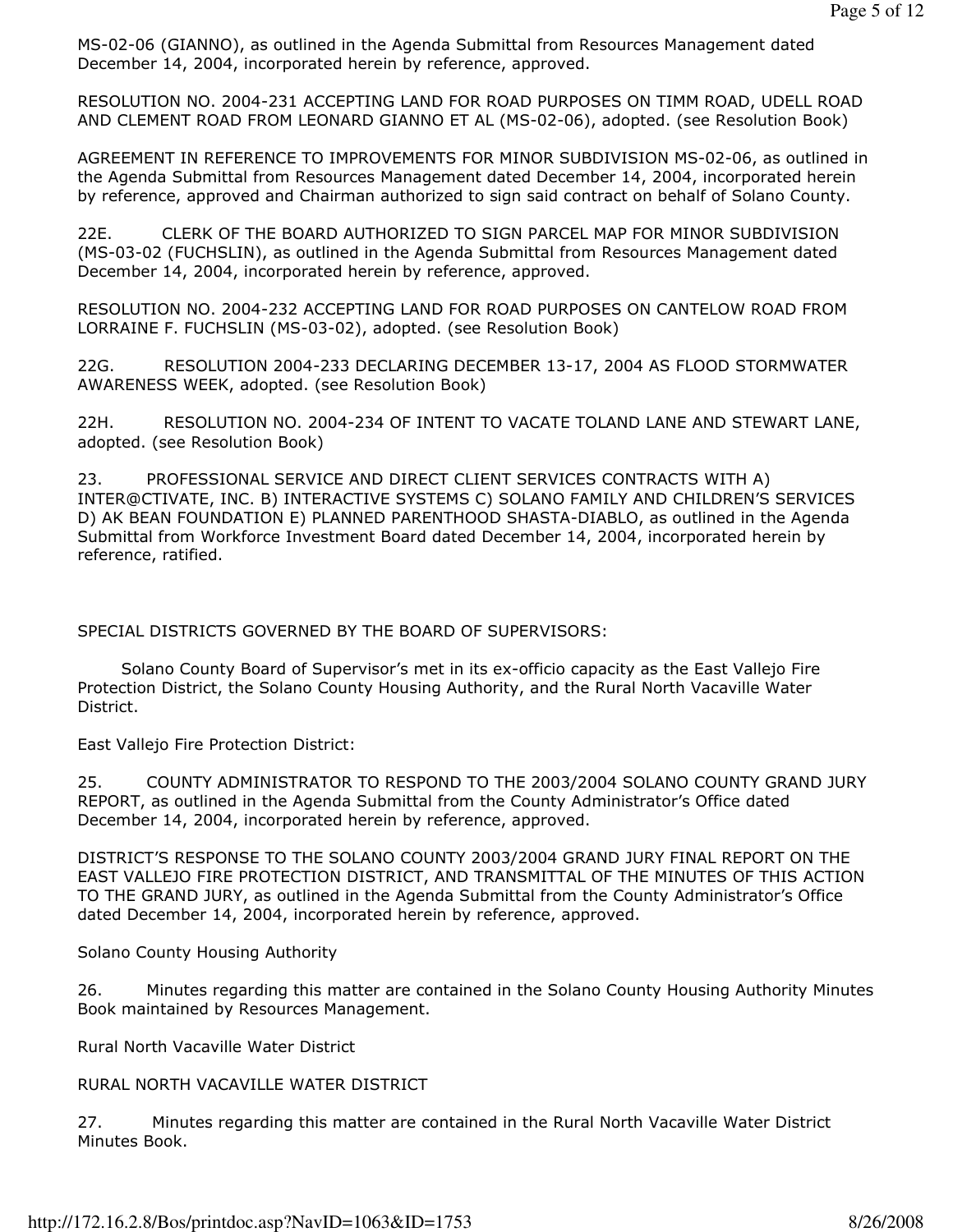#### **ORDERS**

21. DISCUSSION TO INCREASE THE SOLANO COUNTY PURCHASING CREDIT CARD PURCHASING LIMIT FOR OFFICE OF EMERGENCY SERVICES MANAGER RE TO HOMELAND SECURITY GRANTS, CONTINUED TO JANUARY 2005

The Board was provided with an Agenda Submittal from Sheriff/Coroner dated December 14, 2004, incorporated herein by reference, regarding increasing the limit of the Office of Emergency Service (OES) purchasing credit card for purchase related to Homeland Security Grants.

Supervisor Kromm voiced concern with vague language as to when OES would be using the credit card, responding Sheriff Gary Stanton noted the credit card would primarily be used for emergencies. The \$5,000 limit really is not enough when you are dealing with an emergency issue. The County is dealing with millions of dollars relative to the Homeland Security Grants, and noted the benefits of using a credit card.

Supervisor Kromm expressed concern with not going through the purchasing process, questioned the distinction when the card could be used, does not support the \$15,000 limit for non-emergency purchases, and feels operational language distinguishing an emergency versus non-emergency needs should be included.

Supervisor Kondylis feels when an emergency has been declared it would be alright, but voiced concern with using a credit card for big-ticket items and for day to day items, and suggested continuing the item until further information is available.

Chairman Silva feels a policy should be brought back to the Board relative to the credit cards covering two areas; declared emergency and other emergencies.

Supervisor Kondylis feels the policy should also include some type of reporting mechanism to the Board by the next meeting if funds are spent over the \$5,000 amount.

There was a brief discussion regarding the County Administrator and/or the Sheriff declaring emergencies for the County, and the process that must be followed.

County Administrator Michael Johnson noted this action would facilitate a smoother, quicker response, responding Sheriff Stanton noted if there is a declared emergency his office and the County Administrator would be working in concert to address the problems.

On motion of Supervisor Kromm and seconded by Supervisor Vasquez, the Board acted to approve emergency spending by OES for up to \$15,000 on a credit card if there is a declared emergency by the County Administrator or the Sheriff the OES, pending clarifying language and a policy is brought back to the Board in January 2005. So ordered by a vote of 5-0.

22F. APPROPRIATION TRANSFER INCREASING OTHER PROFESSIONAL SERVICES REVENUE OF \$280,000 RE ENVIRONMENTAL IMPACT REPORT FOR ROCKVILLE ESTATES PROJECT (GREEN VALLEY AREA), APPROVED

 The Board was provided with an Agenda Submittal from Resources Management dated December 14, 2004, incorporated herein by reference, regarding additional funding for preparation of an Environmental Impact Report for the Rockville Estates project.

 Supervisor Kromm voiced concern of the sewer treatment plants in the unincorporated areas of the County, responding Planning Manager Michael Yankovich noted there is a General Plan interpretation, and the request has gone to County Counsel for that answer. The applicant is aware of the issues and has chosen to move forward with the complete project as is to the Planning Commission and the Board with an EIR.

 County Counsel voiced concern with the legality, and that if the sewer plant issue is considered prior to consideration of this project, it may be construed as prejudging.

 Responding to questions posed by Supervisor Kondylis regarding filing of an application, and if this project was previously called White Wing, Mr. Yankovich noted an application has been filed, and yes this project was previously called White Wing.

 On motion of Supervisor Kondylis and seconded by Supervisor Forney, the Board acted to approve an Appropriation Transfer in the amount of \$280,000 for Other Professional Services Revenue re an EIR for Rockville Estates. So ordered by a vote of 4-1; Supervisor Kromm voted no.

### 24. 2005 SOLANO COUNTY FAIR ASSOCIATION BUDGET, APPROVED

The Board was provided with an Agenda Submittal from the Solano County Fair dated December 14, 2004, incorporated herein by reference, outlining the 2005 Solano County Fair Association Budget. Responding to concerns voiced by Supervisor Kromm regarding how the fair is doing by outlining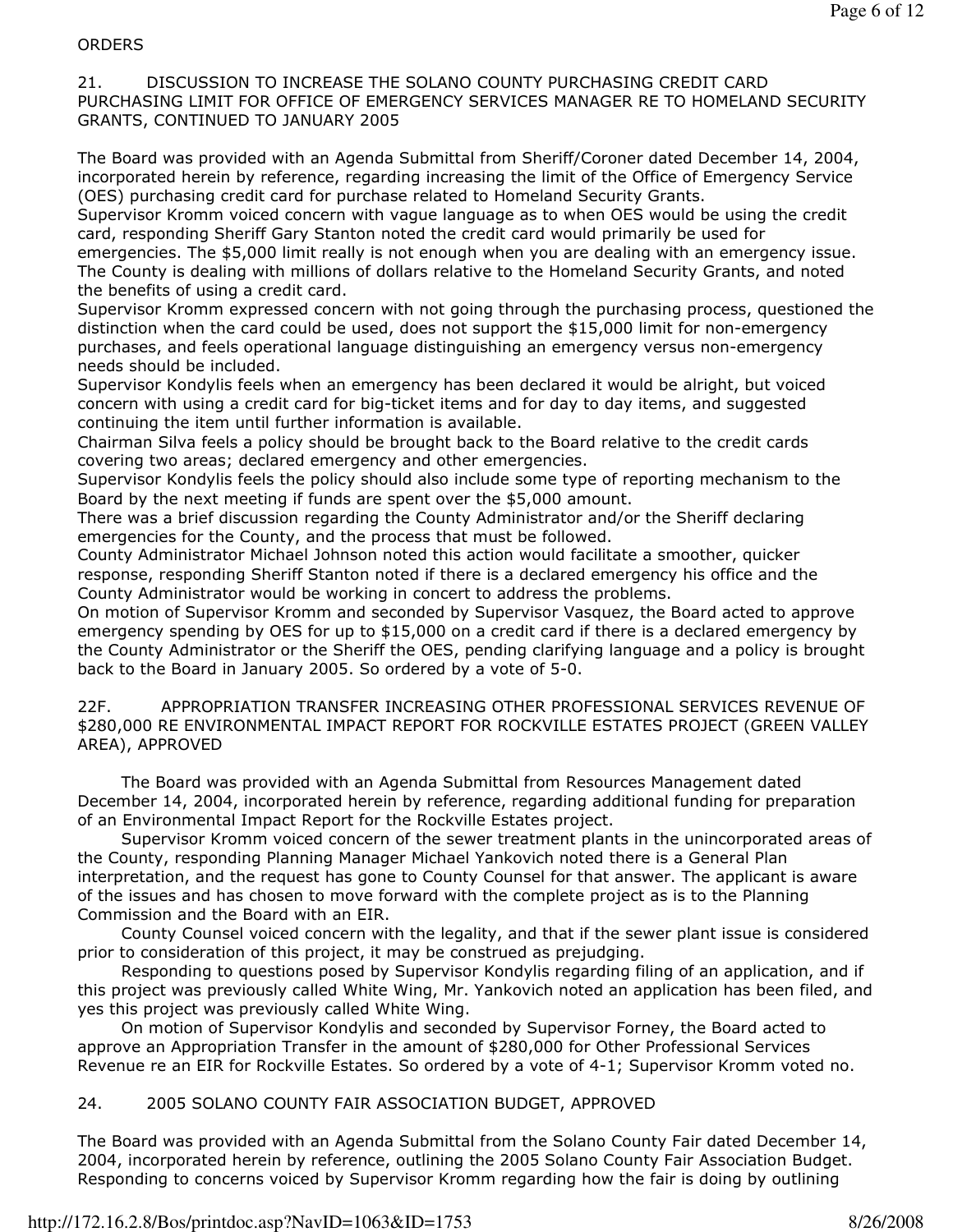areas of decreases, and how the fair will be moving forward next year, General Manager Joe Barkett noted the fair revenue has been flat over the last few years, the significant shortfall in the budget was due to a decrease in sponsorship revenues. In the best interest of the fair, the plans are to improve the fair in terms what is offered, programming, entertainment, and facilities. Mr. Barkett discussed proposed changes; discussed reducing name entertainment and increasing other types of entertainment, and projected a decline in attendance for 2005 that could develop due to the changes. Mr. Barkett further discussed conservative projections for sponsorships, the elimination of one position in administration, and reallocation of funds to different categories.

Supervisor Kromm voiced dire concern with reduction of unrestricted net resources (reserves) over a two year period leaving about three years reserves before the fair is broke, Mr. Barkett noted the proposed budget was done to not reduce the cash reserves, is optimistic there will be an increase in the reserves even with spending funds on the revitalization project. The best way to increase and improve the fair is to change the way business is being done.

Supervisor Kromm voiced concern with the lack of results from the Mills Corporation, responding Mr. Barkett feels the proposed changes are the fiscally responsible way to improve the fair in the long term whether or not the Mills project occurs.

Supervisor Vasquez noted the changes appear to be a better fit for the customer base, and to program around the event itself.

Mr. Barkett noted the State Fair attendance has declined, and has found if the fair can focus on the community we will do a better job.

Responding to questions posed by Supervisor Kondylis relative to the reader board, Mr. Barkett noted the revenue from the reader board is listed under sponsorship revenue, and discussed the policy of use of the reader board.

Supervisor Forney posed questions regarding the entertainment, feels the big name entertainers bring people to the fair, and questioned what would be done differently, Mr. Barkett noted there will be a lot of good quality entertainment going on more stages all day every day of the fair. Some fairs bring in name entertainment and charge a separate price to go in and see that entertainment, but that did not work here.

Donald Tipton, Vallejo, voiced concern regarding the \$187,445 for the Mills Corporation, questioned if we are trying to do entertainment or show off the County. Are we trying to compete with Marine World, and where is the expertise that was dedicated to the State Fair to participate at the County fair. We need to promote the County first.

On motion of Supervisor Kondylis and seconded by Supervisor Forney, the Board acted to approve the 2005 Solano County Fair budget. So ordered by a vote of 4-1; Supervisor Kromm voted no.

### INTRODUCTION OF PAT NEGRONI, COUNTY SURVEYOR

 Director of Resources Management Birgitta Corsello introduced Pat Negroni, the licensed County Surveyor.

#### 29A) NO CHARGE FOR PARKING IN THE NEW COUNTY ADMINISTRATION CENTER (CAC) PARKING STRUCTURE

 The Board was provided with an Agenda Submittal from the County Administrator's office dated December 14, 2004, incorporated herein by reference, regarding not charging employees or the public to park in the new CAC parking structure.

Donald Tipton, Vallejo, agrees that employees should not have to pay to park.

 Art Grubel, Executive Director SEIU Local 1280, noted primarily 1280 members would be working in the CAC, there are few places in the County where people pay to park, and creating a difference by creating a cost for employees assigned to the CAC. Mr. Grubel noted negotiations have been going on for about six months and this was not on the table as a negotiating item, this could be an obstacle in negotiations, and could wipe out about half of the COLA the employees might receive, and urged the Board not to charge for parking.

 Supervisor Kondylis noted the parking charge was originally discussed a few years ago when the parking structure was presented, and felt it was time for the Board to set the policy if there will be a parking fee or not. Supervisor Kondylis noted the general taxpayer is paying for the building and the parking structure, that it is bad transportation policy not to charge when we are encouraging people to use other means of getting to work. We need to try to ensure County employees, who want to work in the town where they live, get to. Supervisor Kondylis voiced concern regarding the debt service and financing.

Assistant County Administrator Darby Hayes noted during the presentation in June 2000 there was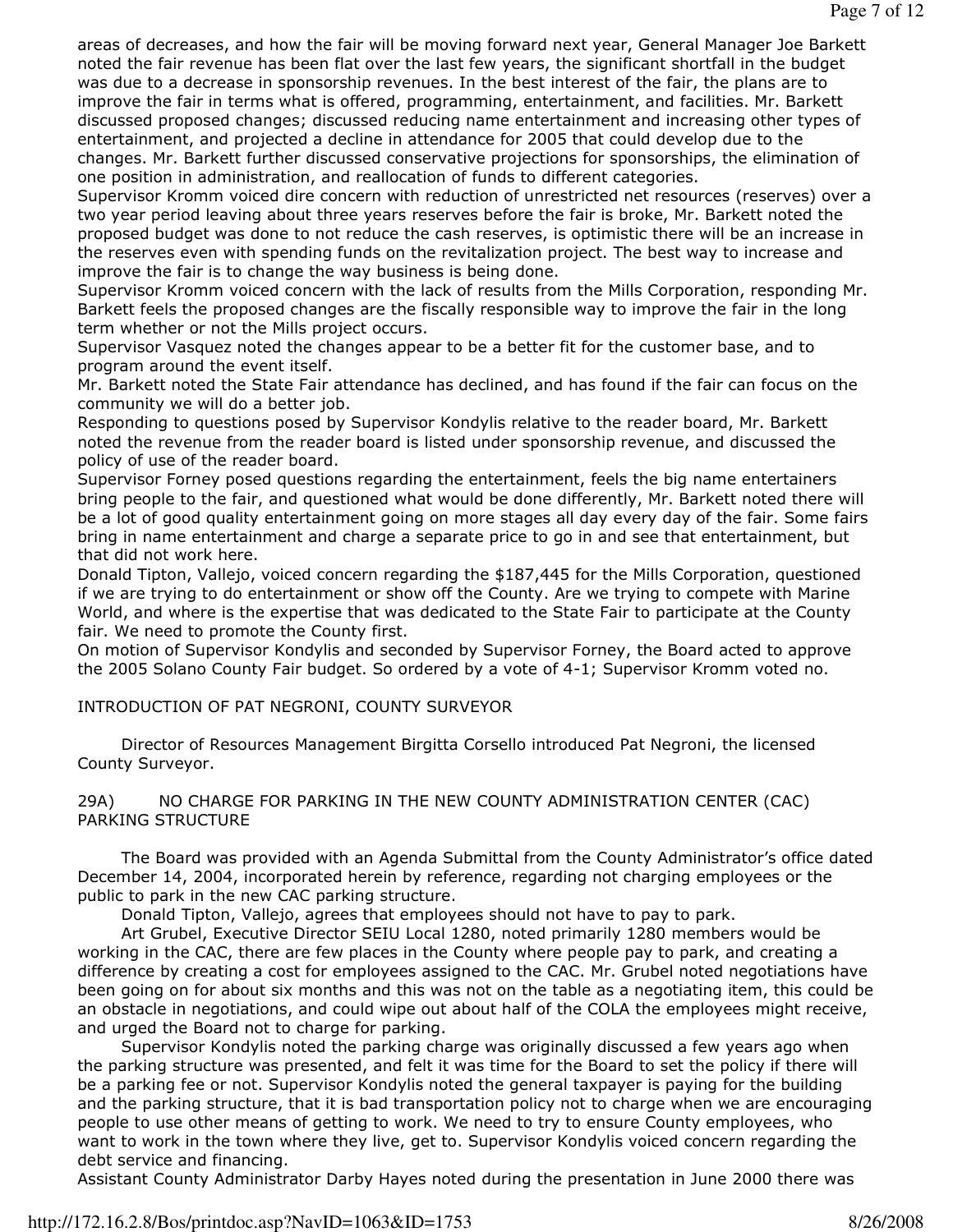\$180,000 debt service payments from the parking garage fees, since then more funding has been identified from several sources and with \$100,000 per year from the City of Fairfield. These funds will be used to offset that debt service.

Supervisor Kromm noted the Board needs to have a detailed analysis of how the debt service is being covered, supports charging to park to encourage people to use alternative transportation, and is not sure if parking fees would be a union negotiated item.

Mr. Hayes noted encouraging alternatives transportation through special parking for carpool vehicles, providing charging stations for electric vehicles, and noted building up not out as a smart growth plan.

Supervisor Forney feels the County should not charge for parking, if we charge for parking in one County lot we should charge to park in every County parking lot, and feels the public should not have to pay either.

Chairman Silva feels if we charge in one lot we should charge in all County lots, voiced concern regarding the allocation of spaces for the City of Fairfield, the idea of building the CAC is for the convenience of the taxpayers and the community so they have the ability to go to a central location to get their business done and that would include parking.

Supervisor Vasquez noted past inference of charging for parking, feels there should be no charge to park, mechanisms are in place if in the future we decide to charge to park, and feels we should encourage alternative means for employees getting to work.

 On motion of Supervisor Forney and seconded by Supervisor Vasquez, the Board acted to direct there by no charge for parking in the CAC parking structure. So ordered by a vote of 3-2; Supervisor Kondylis and Kromm voted no.

### 29B. OFFICE OF FAMILY VIOLENCE PREVENTION TO BE TRANSFERRED TO PROBATION DEPARTMENT BY JUNE 30, 2005

Assistant County Administrator Darby Hayes, reviewed the information contained in the Agenda Submittal from his department dated December 14, 2004, incorporated herein by reference, regarding the options for transferring the function of the Office of Family Violence Prevention (OFVP) from the County Administrator's Office and suggested moving the responsibility to the Probation Department.

Responding to questions posed by Supervisor Kromm regarding how the OFVP fits into the County values, and the vision for the program if in the Probation Department, Chief Probation Officer Gemma Grossi outlined how Probation interfaces with the Courts, with the children and adult victims, and sees this as a natural progression with what the OFVP is doing. Ms. Grossi discussed integration of services, and with the OFVP the County will be able to provide better service to clients and victims.

Responding to a question posed by Supervisor Kondylis regarding the County Administrator's recommendation, County Administrator Mike Johnson noted yes, it is the recommendation to place the OFVP under the authority of the Probation Department.

Supervisor Forney voiced concern with the lack of communication in the County Administrator's Office with the OFVP, there needs to be coordination and oversight for the program, no programs should be under the County Administrator's office, feels there is a perception that the OFVP is receiving special treatment, and feels streamlining can be done if the OFVP is in Probation. Supervisor Kondylis noted the OFVP was formed five years ago because of the Board commitment to children and to resolve the issues around family violence. Family is a community problem, and the

OFVP did not fit into any of the County departments. Because the office is under the CAO means nothing. The Probation Department is excellent, but fears this will become a probation problem and no longer a community problem that should be addressed by all.

Supervisor Kromm noted the OFVP is here because of Supervisor Kondylis, there has been strife created in the community; focus in the County Administrator's Office is on budget and infrastructure with little focus on programs, and feels Board policy type programs belong in a department. This type of program takes passion and commitment, and is unsure if the program should be moved. Chairman Silva noted the Probation Department is divided between the courts and the County, discussed the mission of Probation, feels Probation is the best fit, noted the formation of an OFVP Committee at CSAC, and is concerned that the program could get lost.

Supervisor Vasquez posed the question how the Chief Probation Officer feels relative to the OFVP, Chief Probation Officer Gemma Grossi noted her four years of experience in Child Protective Services, additional experience and passion for victims of crime culminating to the position of Victim/Witness Coordinator, the current departmental priority of family violence prevention, and the enhancement of services to children in the New Foundations Program to address violence issues.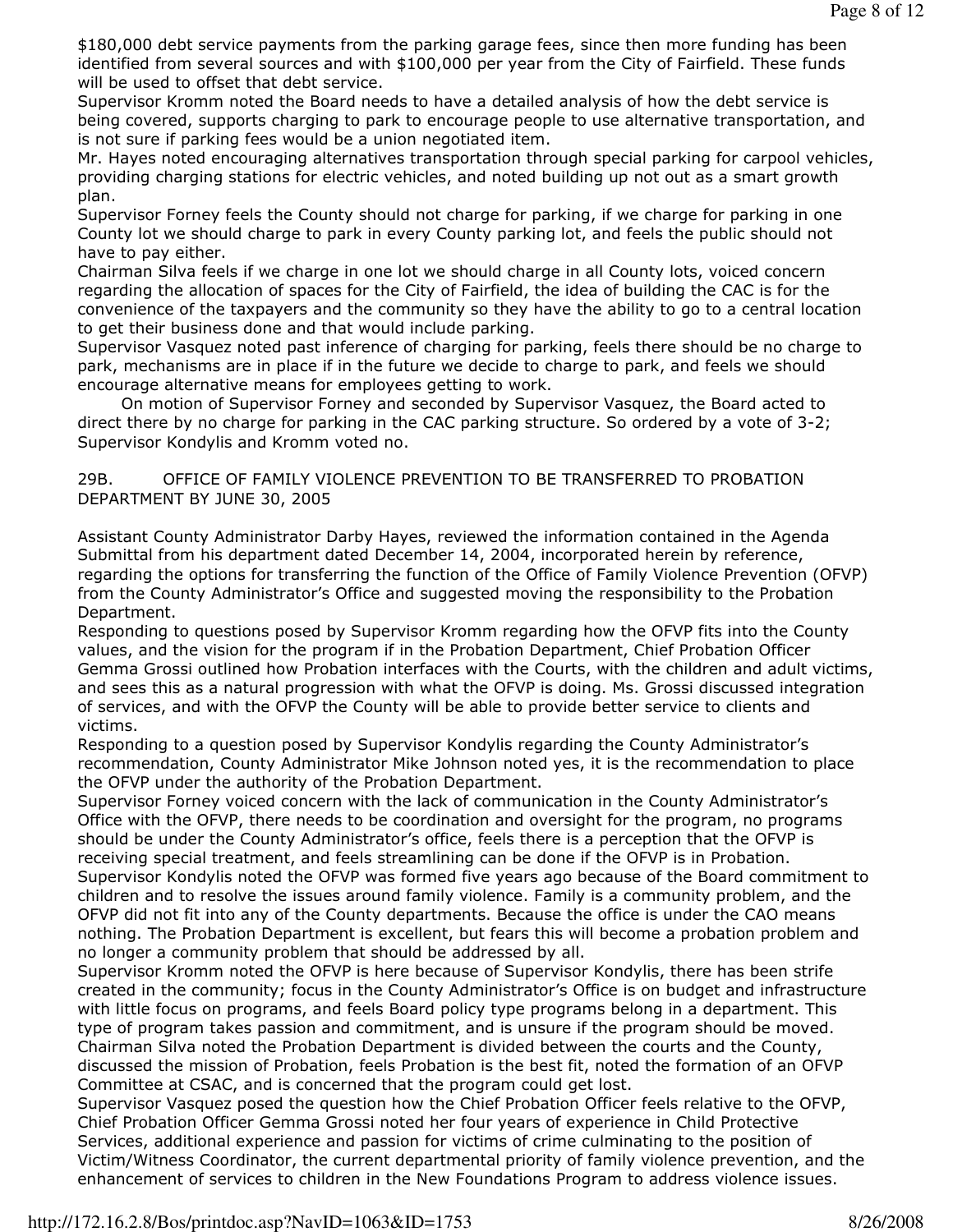Supervisor Vasquez discussed the difficulty in determining where the OFVP does belong, the need to determine what we want to do with this program, and is leaning towards placing the program in Probation so the program can grow there with the departmental support.

 On motion of Supervisor Forney and seconded by Supervisor Vasquez, the Board acted to transfer the function of the Office of Family Violence Prevention from the County Administrator's Office to the Probation Department and to complete the implementation no later than June 30, 2005. So ordered by a vote of 4-1; Supervisor Kondylis voted no.

30A) ONE YEAR NOTICE TO BE GIVEN TO THE CITIES RE INTENT NOT TO RENEW ANIMAL SERVICES AGREEMENT

#### COUNTY ADMINISTRATOR TO WORK TO FORM A JOINT POWERS AGREEMENT FOR ANIMAL CARE SHELTER SERVICES

Director of General Services Veronica Ferguson reviewed the information contained in the Agenda Submittal from her department dated December 14, 2005, incorporated herein by reference, regarding the Animal Services Agreement with the seven cities in the County and the formation of a Joint Powers Agreement (JPA) for animal care shelter services. Ms. Ferguson further reviewed the six final recommendations from the Animal Care Working Group.

Responding to questions posed by Supervisor Kondylis regarding who would be working with the cities to form the JPA, and an RFP that went out, Ms. Ferguson discussed the new group that will be working on the next phase. The RFP issued was for patrol services for the unincorporated area only and the RFP was discussed at the working group; there was only one response that was not adequate, and is now looking at alternatives ways to address patrol services that may include expanding current services to gain efficiencies.

Supervisor Kondylis expressed concern with the inference of privatization without the Board being informed, noted the County has always had the responsibility for animal care and the cities have moved forward to protect their citizens, and hopes this works.

Responding to questions posed by Supervisor Kromm regarding why the number of animals being picked up in Suisun was much higher in comparison to the other cities, Ms. Ferguson noted the number of feral cats is high and feels that many are from Suisun due to the topography or the close proximity to the shelter, and with the larger family base the pet population is high.

There was a brief discussion regarding animal licensing and registrations fees and the portion of the fee that is returned to the cities for patrol services.

Supervisor Kromm suggested not attempting to license cats.

Supervisor Vasquez noted the Animal Commission that was formed 24 years ago that he sat on and the question of how to take care of animals in the County, and here we are again, and commended the department for addressing this issue.

Supervisor Forney suggested including a mechanism to allow for review of the JPA over time. Chairman Silva opened the public hearing. As there was no one who wished to speak on this matter, the public hearing was closed.

 On motion of Supervisor Kromm and seconded by Supervisor Vasquez, the Board acted to authorize the County Administrator to provide one year notice to the Cities of the County's intent to not renew the March 1, 1986 Animal Services Agreement and to direct the County Administrator to work cooperatively with the cities in an effort to form a JPA for animal care shelter services. So ordered by a vote of 5-0.

30C. RESOLUTION NO. 2004-236 AUTHORIZING THE ACQUISITION OF REAL PROPERTY LOCATED AT 1516 SOLANO AVENUE AND 1331 VIRGINIA STREET IN THE CITY OF VALLEJO, CALIFORNIA (SOLANO COUNTY ASSESSOR PARCEL #057-165-040 AND 057-165-140), ADOPTED

PURCHASE AND SALE AGREEMENT WITH TRIAD COMMUNITIES, LP TO ACQUIRE THE REAL PROPERTY, APPROVED

The Board was provided with an Agenda Submittal from General Services dated December 14, 2004, incorporated herein by reference, regarding purchasing two pieces of property from Triad Communities to expand the South County campus.

Chairman Silva opened the continued public hearing. As there was no one who wished to speak on this matter, the public hearing was closed.

 On motion of Supervisor Kondylis and seconded by Supervisor Vasquez, the Board acted to adopt Resolution No. 2004-236. So ordered by a vote of 5-0.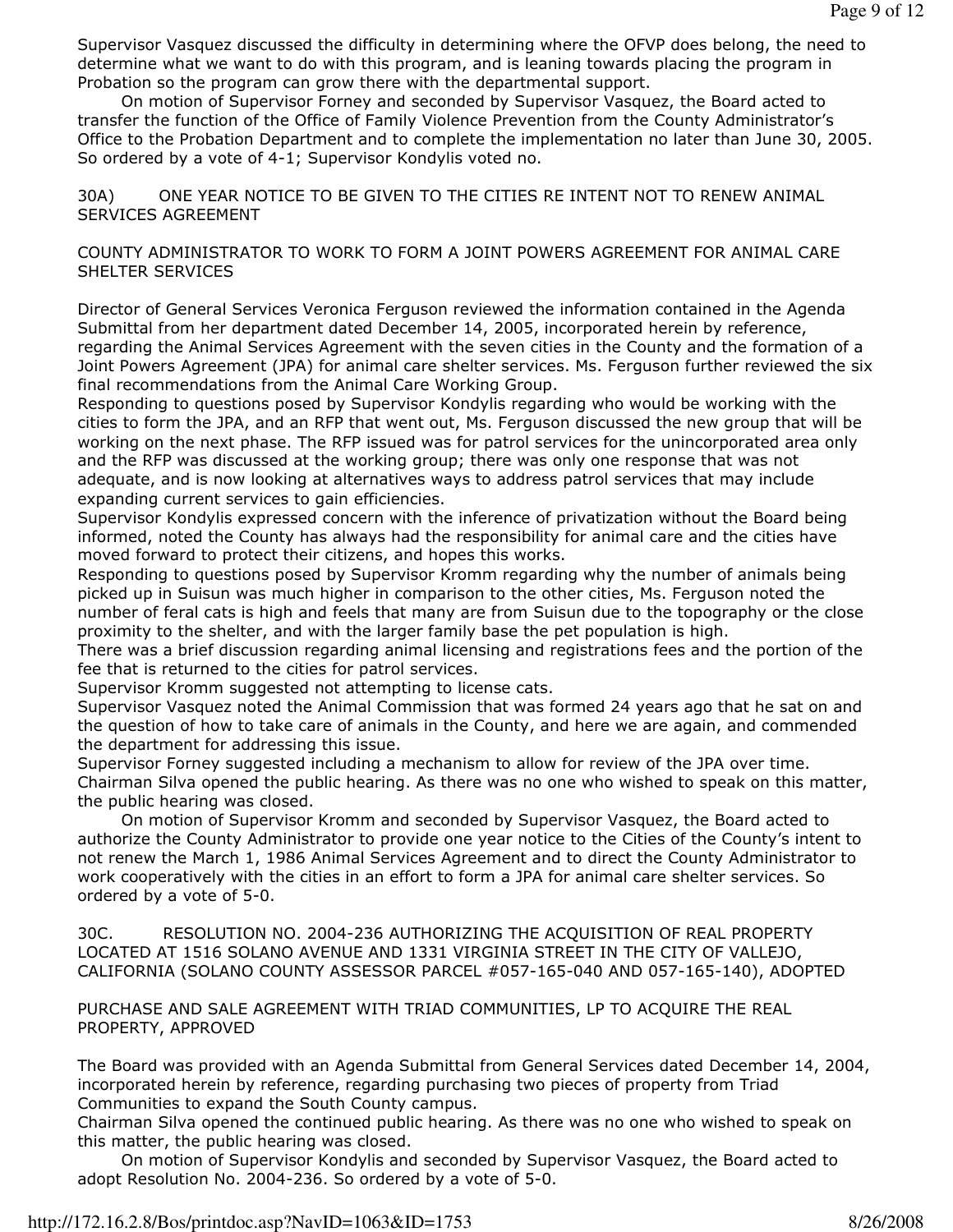30B. RESOLUTION NO. 2004-235 AUTHORIZING THE ACCEPTANCE OF A DONATION OF REAL PROPERTY LOCATED NORTH OF FLANNERY ROAD AND EAST OF HIGHWAY 113 IN THE UNINCORPORATED AREA OF SOLANO COUNTY, CALIFORNIA AND TRANSFER OF FIVE DONATED ACRES TO THE REDEVELOPMENT AGENCY OF THE CITY OF FAIRFIELD (PORTIONS OF SOLANO COUNTY ASSESSOR PARCEL #0042-170-250, 0042-170-260, AND 0048-090-231), ADOPTED

The Board was provided with and Agenda Submittal from General Services dated December 14, 2004, incorporated herein by reference, regarding to accept the donation of vacant land for a future wetlands mitigation bank, and to convey 5 acres of the land to the City of Fairfield. Chairman Silva opened the continued public hearing. As there was no one who wished to speak on this matter, the public hearing was closed.

 Bernadette Curry, Deputy County Counsel discussed the continuation of this item, noted the appraisal came in lower than anticipated for the value of the land, the donors are really under no obligation to donate the land, however we are looking at ways to increase the value of the land. Ms. Curry requested due to the time constraints that the responsibility to execute the documents be delegated to the County Administrator for whatever size donation.

Responding to questions posed by Supervisor Kromm regarding how much we are paying for the property, and scaling back the size of the donation, Ms. Curry noted we are only paying for the appraisal and consultant to do the topographical mapping and surveying at a total cost of approximately \$175,000 to \$200,000. Per the donation agreement, the County will pay all fees and discussed the original offer of donation and to pay the City of Fairfield the 5 acres in fee that we owe them and retain the remainder for future mitigation purposes. Ms. Curry discussed the decline in the number of acres for mitigation from the original proposal as noted in the appraisal resulting in a lower price, and further discussed a phased approach for mitigation which could raise the appraised value.

Director of General Services Veronica Ferguson noted ultimately by acquiring this property and doing the mitigations will help the County, and discussed several alternatives.

There was a brief discussion regarding the reduction of the donation to about 50 acres, and the positive outcome with that amount.

Responding to questions posed by Supervisor Kromm regarding setting a minimum number of acres that the County will accept, Ms. Curry noted yes the County can set any parameters, and that the transaction must be completed by the end of 2004.

Supervisor Kondylis voiced concern with mitigation banks, that the County becomes the stewards of the land, and that is not environmentally a good thing to do.

On motion of Supervisor Kromm and seconded by Supervisor Silva, the Board acted to adopt Resolution No. 2004-235, with acceptance with a 50 acre minimum. So ordered by a vote of 4-1, Kondylis voted no.

31. GRANT AWARD OF \$1.8 MILLION FROM THE FEDERAL BUREAU OF PRIMARY HEALTH CARE RE HEALTHCARE FOR THE HOMELESS PROGRAM, ACCEPTED

RESOLUTION 2004-237 AMENDING THE ALLOCATION LIST (HEALTH AND SOCIAL SERVICES/HEALTH CARE FOR THE HOMELESS PROGRAM), ADOPTED

APPROPRIATION TRANSFER OF UNANTICIPATED REVENUE IN THE AMOUNT OF \$454,250 FOR START UP AND OPERATING EXPENDITURES, APPROVED

Director of Health and Social Services Patrick Duterte reviewed the information contained in the Agenda Submittal from his department dated December 14, 2004, incorporated herein by reference, regarding accepting a grant from the Federal Bureau of Primary Health Care for healthcare for the homeless. Along with this grant the County clinics will achieve Federally Qualified Health Center (FQHC) Status, and further discussed the importance of such a ranking. This rating could mean an additional \$1.7 million for the County clinics, will mean a full scope of services will be available to the people that are served, and will mean some drastic changes at the family health clinics. Mr. Duterte commended Assistant Director of Health and Social Services Moira Sullivan and Marcia Jo for bringing this grant to the County and with the CMSP Pilot Program.

There was a brief discussion how unique it is for a County to get FQHC status, the high number of doctors in the County that will accept Medi-Cal patients, and with mobile services.

 On motion of Supervisor Kondylis and seconded by Supervisor Vasquez, the Board acted to approve accepting the grant from the Federal Bureau of Primary Health Care, to adopt Resolution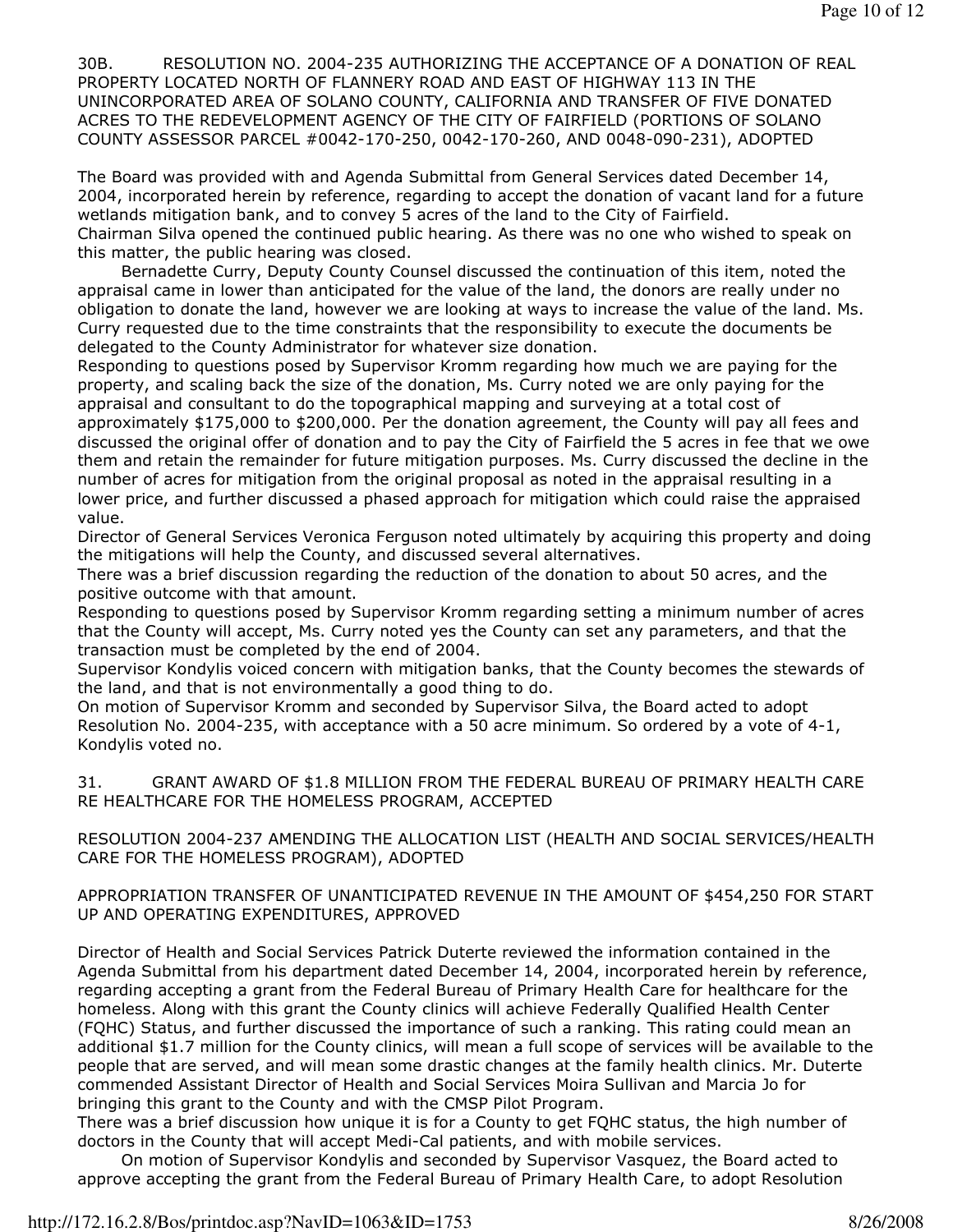No. 2004-237 and to approve an Appropriation Transfer in the amount of \$454,250. So ordered by a vote of 5-0.

32. RESOLUTION NO. 2004-238 ADOPTING A NEGATIVE DECLARATION AND APPROVING MINOR SUBDIVISION APPLICATION NO. MS-04-02 OF ROBERT A KARN & ASSOCIATES, INC., ADOPTED

The Board was provided with an Agenda Submittal from Resources Management dated December 14, 2004, incorporated herein by reference, regarding approval of a minor subdivision application of Robert A. Karn & Associate at the property located at 3942 Foothill Boulevard.

Chairman Silva opened the public hearing. As there was no one who wished to speak on this matter, the public hearing was closed.

Responding to questions posed by Supervisor Kondylis why the matter did not go to the Planning Commission, Chad Smalley, Assistant Planner, noted because the property is in Williamson Act the Board must hear the matter.

Responding to questions posed by Supervisor Kromm regarding a proposed home site near the top of the ridge, and the Vacaville Ordinance restricting development on prominent hillsides and ridgelines, Mr. Smalley discussed the identification of buildable home sites to show that the parcel can be developed, and that currently there is no County ordinance that would preclude development on the ridgeline.

Planning Manager Mike Yankovich again noted no County ordinance precluding placement of a home on a ridgeline, speaking with the applicant relative to the City of Vacaville's comments the applicant has indicated they would like to keep the sites as shown as possible locations. The County wants to ensure the lots are buildable, if the building sites are changed further studies would have to be done to ensure water and geotechnical requirements are met.

Responding to questions posed by Supervisor Kromm if this action is discretionary, Mr. Yankovich noted yes the lot split is discretionary, the reason it is before the Board is because the property is in a Williamson Act contract and to determine that the conditions will not be altered.

Supervisor Vasquez discussed the topography of the property that is sited in a valley and feels that no one would ever see the homes, Mr. Smalley showed photos of the subject properties showing one site is barely visible and the other is not visible at all, the impacts will be less than significant. Supervisor Vasquez noted agricultural activities will continue on the property due to Williamson Act requirements.

There was a brief discussion regarding the home site is below the ridge line, and that the majority of the City of Vacaville will not be able to see the property.

 On motion of Supervisor Kondylis and seconded by Supervisor Forney, the Board acted to adopt Resolution No. 2004-238. So ordered by a vote of 4-1; Supervisor Kromm voted no.

APPOINTMENTS/RESIGNATIONS TO BOARDS AND COMMISSIONS

 On motion of Supervisor Vasquez and seconded by Supervisor Kromm, the Board acted to approve the following appointments and/or resignations to Boards and Commission. So ordered by a vote of 5-0.

33E. JACQUELINE ANDERSEN AND MARGARITE KITTYLE REAPPOINTED TO SILVEYVILLE CEMETERY DISTRICT, as outlined in the Agenda Submittal dated December 14, 2004, incorporated herein by reference, for a term to expire, approved.

CLOSED SESSION - The Board moved into Closed Session at 2:38 p.m. to Public Employee Performance Evaluation: County Administrator and County Counsel matters. The Board moved out of Closed Session at 3:25 p.m.

ADJOURN - This meeting of the Board of Supervisors adjourned at 3:25 p.m.

John F. Silva, Chair

Maggie Jimenez

http://172.16.2.8/Bos/printdoc.asp?NavID=1063&ID=1753 8/26/2008

\_\_\_\_\_\_\_\_\_\_\_\_\_\_\_\_\_\_\_\_\_\_\_\_\_\_\_\_\_\_\_\_\_\_

\_\_\_\_\_\_\_\_\_\_\_\_\_\_\_\_\_\_\_\_\_\_\_\_\_\_\_\_\_\_\_\_\_\_